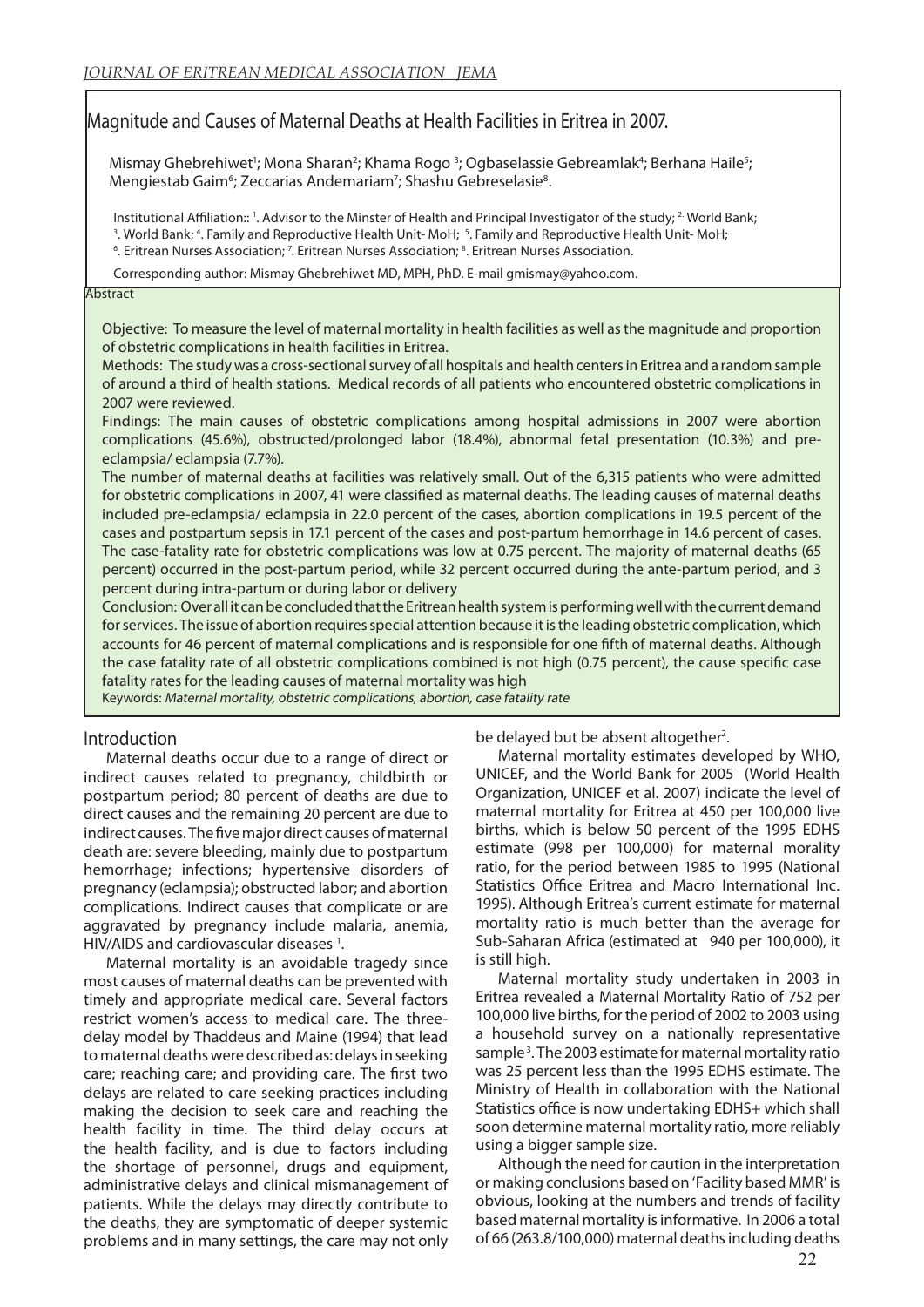### *JOURNAL OF ERITREAN MEDICAL ASSOCIATION JEMA*

due to abortion (49 from delivery report and 17 from inpatient) were reported from health facilities, which declined by 14 percent as compared with that of 2005. Additional 24 home based deaths were also reported by TBAs. Taking the 2000 figure, it has declined by 25 percent in 2006. In 2007 a total of 60 (220.5/100,000) maternal deaths were reported from health facilities, which declined by 9 percent as compared with that of 2006<sup>4</sup>.

Of the total reported facility based (hospitals + Health Centers +Health Stations) 5 years and above deaths in 2006, MMR accounted for about 4 percent. It was 4.6 percent in 2005. The causes for about 64 percent of maternal deaths in health facilities is not properly reported using ICD code. Health Stations do not use ICD code for reporting but only 3 deaths were reported from health stations in Gash Barka. All of the rest were reported from hospitals and health centers, where the ICD code is used for morbidity and mortality reports. From the deaths reported using ICD code, abortion, and pre eclampsia and eclampsia were the major causes of maternal death.

Abortion has been a leading cause of hospital admission among females of reproductive age in Eritrea over the past 10 years. The major cause of outpatient and inpatient visits for obstetric patients in 2006 was abortion (47.5 percent). Treatment for incomplete abortion has been a leading obstetric problem among women from both urban and rural areas in Eritrea. A study conducted in two hospitals in Asmara among women admitted with abortion complications showed that the unplanned pregnancy rate was 43%, whereas the proportion of unwanted pregnancy was 35 percent. Of 395 abortions studied, 17 percent were certainly induced and another 9.8 percent were probably induced<sup>5</sup>.

## Materials and Methods

The study was undertaken by the Eritrean Nursing Association (ERINA) in collaboration with the Ministry of Health and the World Bank as part of a World Bank intercountry study that was undertaken in three countries, Eritrea, Malawi and Niger.

The study was a cross-sectional survey of all hospitals and all health centers that provide maternity service and a random sample of around a third of health stations in Eritrea (18 hospitals, 47 health centers and 53 health stations from the six Zobas). The survey team collected data from Medical records of all (6,315) patients who encountered obstetric complication from January 1 to December 31, 2007. The data were collected from May to August 2008. The objectives of the study include: - measuring the level of maternal mortality in health facilities as well as measuring the magnitude and proportion of obstetric complications in health facilities in Eritrea.

 A list of obstetric complications based on the International Classification of Diseases-10 manual was used as a reference for selecting medical records for inclusion. An instrument was filled out for each patient. It included data on the complication experienced by the patient, treatment provided, survival outcome of the patient and other details. In addition, summary

statistics from the maternity ward registers for the year 2007 were recorded at each of the facilities. The summary statistics provided a total count of the number of deliveries, including normal and cesarean deliveries, number of maternal deaths, stillbirths, neonatal deaths, and other pregnancy and delivery outcomes. In the health centers and health stations, it was not possible to conduct the medical record review because case notes on individual patients were not maintained. Hence, instead, only the summary statistics were recorded. The instrument captured details on patient characteristics, complications, treatment provided and outcome. Data on maternal deaths that took place in the communities was not collected in this study.

## Results

The analysis is based on data collected from medical records of all maternity patients who experienced obstetric complications in the period January 1 to December 31, 2007.

Obstetric complications: As revealed in table 1, 54 percent of patients with obstetric complication were admitted to the National Referral Hospital for treatment. The Zonal referral hospitals and community hospitals received about 25 percent and 19 percent of the cases, respectively.

| Table 1: Distribution of obstetric complication<br>admissions by hospital type in 2007 |                    |         |  |  |
|----------------------------------------------------------------------------------------|--------------------|---------|--|--|
|                                                                                        | Number<br>of cases | Percent |  |  |
| National Referral Hospital                                                             | 3,394              | 53.75   |  |  |
| Zoba Referral Hospital                                                                 | 1,574              | 24.92   |  |  |
| <b>Community Hospital</b>                                                              | 1,220              | 19.32   |  |  |
| Parastatal Hospital                                                                    | 127                | 2.01    |  |  |
| l Total                                                                                | 6,315              | 100.00  |  |  |

Table 2 reveals that the main causes of obstetric complications among hospital admissions in 2007 were abortion complications (45.6%), obstructed/prolonged labor (18.4%), abnormal fetal presentation (10.3%) and pre-eclampsia/ eclampsia (7.7%). A very large proportion of admsions and one of the leading causes of maternal deaths were complications of abortion. The proportion of obstetric complications due to abortion varied moderately by zoba, with health facilities in Anseba (40.4%), Debub (52.3%), Debubawi keih Bahri (44.7%), Gash Barka (39.2%), Maekel (44.8%), and Semanwi Keh Bahri (51.9%).

| Table 2: Causes of pregnancy complications for  <br>hospital admissions |    |                  |  |
|-------------------------------------------------------------------------|----|------------------|--|
| Primary Obstetric complication                                          |    | $N=6315$ Percent |  |
| Ectopic pregnancy                                                       |    | 0.11             |  |
| Ruptured uterus                                                         | 40 | 0.63             |  |
| Cord prolapse                                                           | 76 | 1.20             |  |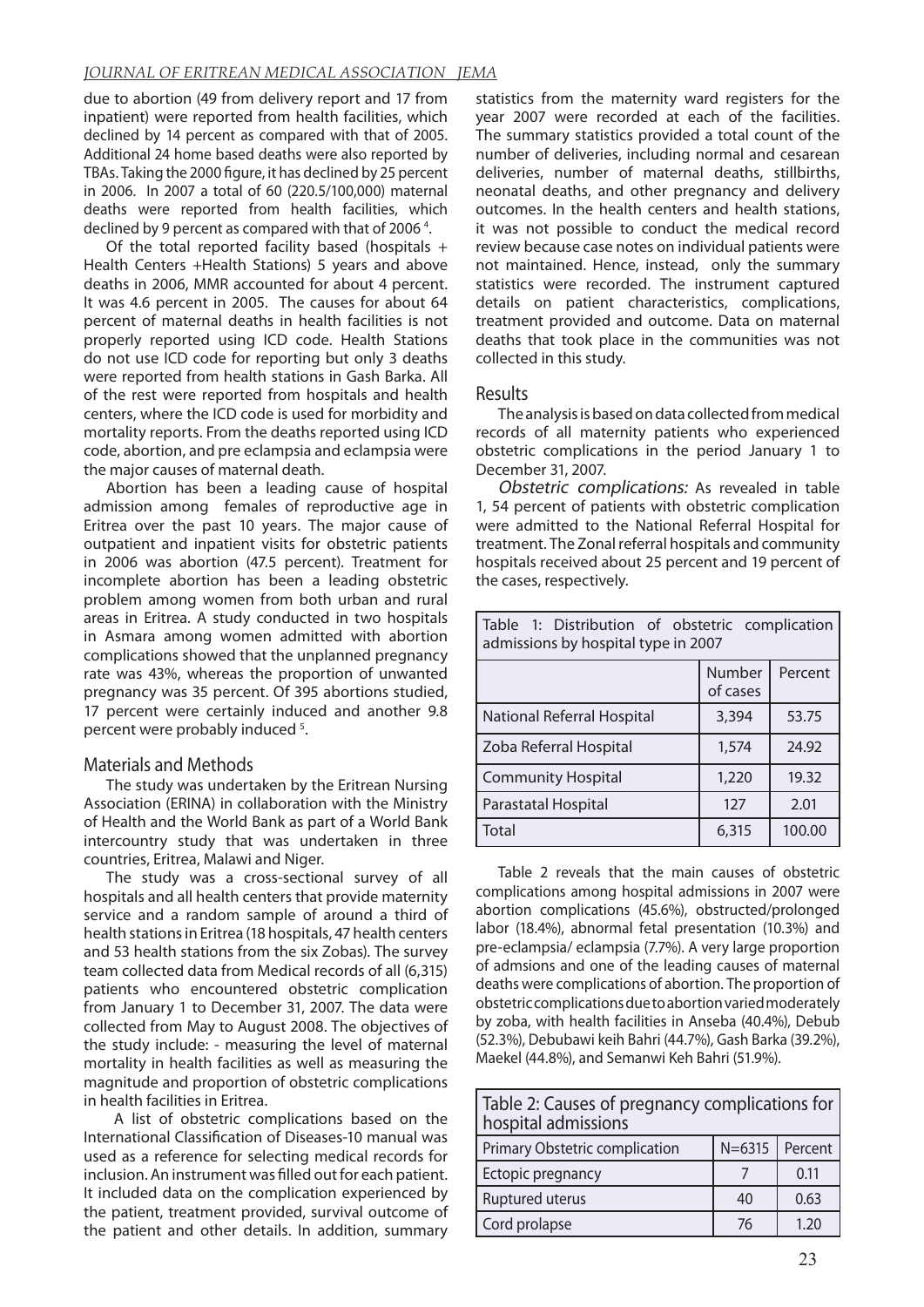#### *JOURNAL OF ERITREAN MEDICAL ASSOCIATION JEMA*

| Retained placenta products     | 191  | 3.02  |
|--------------------------------|------|-------|
| Postpartum hemorrhage          | 197  | 3.12  |
| Postpartum sepsis              | 207  | 3.28  |
| Antepartum hemorrhage          | 224  | 3.55  |
| Retained placenta              | 228  | 3.61  |
| Preterm labor                  | 234  | 3.71  |
| Premature rupture of membranes | 408  | 6.46  |
| Pre-eclampsia/eclampsia        | 485  | 7.68  |
| Abnormal fetal presentation    | 650  | 10.29 |
| Obstructed/prolonged labor     | 1163 | 18.42 |
| Abortion complications         | 2881 | 45.62 |

N.B. Analysis in this table was made by responses; hence some patients have been presented with more than one obstetric complication.

Maternal Deaths: As revealed in table 3, out of the 6,315 patients who were admitted for obstetric complications in 2007, 41 were classified as maternal deaths. The case-fatality rate for obstetric complications was 0.75 percent. The direct cause of death could be identified from medical records in 34 out of the 41 cases, because as revealed in table 3 secondary causes were recorded as primary causes for six of the cases: anemia (4), cardiac arrest (1), and severe complicated malaria (1).

The leading causes of maternal deaths among these 41 cases was identified as pre-eclampsia/ eclampsia in 22.0 percent of the cases, abortion complications in 19.5 percent of the cases and postpartum sepsis in 17.1 percent of the cases and post-partum hemorrhage in 14.6 percent of the cases. We used 41 deaths as the denominator rather than 34 because, particularly for the two leading causes of maternal deaths, using the 41 cases as denominator makes more sense as compared to 34 because the six cases with unidentified primary causes were not cases of abortion and eclampsia.

Table 3: Primary cause of maternal death in health facilities

| Primary Cause of death      | Fre<br>quency  | Per<br>cent | Cumulative<br>Percent |
|-----------------------------|----------------|-------------|-----------------------|
| Pre-eclampsia/eclampsia     | 9              | 22.0        | 22.0                  |
| Abortion complications      | 8              | 19.5        | 41.5                  |
| Postpartum sepsis           | 7              | 17.1        | 58.6                  |
| Postpartum haemorrhage      | 6              | 14.6        | 73.2                  |
| Anemia                      | 4              | 9.8         | 83.0                  |
| Obstructed/prolonged labour | $\overline{2}$ | 4.9         | 87.9                  |
| <b>Ruptured uterus</b>      | $\overline{2}$ | 4.9         | 92.8                  |
| Antepartum haemorrhage      | 1              | 2.4         | 95.2                  |
| Cardiac arrest              | 1              | 2.4         | 97.6                  |
| Severe complicated malaria  | 1              | 2.4         | 100.0                 |
| Total                       | 41             | 100.        |                       |

The majority of maternal deaths (65 percent) occurred in the post-partum period, while 32 percent

occurred during the ante-partum period, and 3 percent during intra-partum or during labor or delivery. The majority (61 percent) of the deaths that occur during ante-partum were due to abortion.

As revealed in table 4 the cause specific case fatality rate was high (greater than 1 percent), for ruptured uterus (4.9%), postpartum sepsis (3.1%), postpartum hemorrhage (3.0%), and pre-eclampsia/ eclampsia (1.8%). Malaria and anemia, although are not considered as direct causes of maternal mortality also have high case fatality rate, 4.0 percent for malaria and 2.1% for anemia.

Table 4: Case Fatality Rates for Causes of Maternal Deaths ( $^*CFR > 1\%)$ 

| Type of complications      | No. of<br>Complications<br>(Causes) | Maternal<br>deaths<br>(Deaths) | (Deaths/<br>Causes)*<br>100 |
|----------------------------|-------------------------------------|--------------------------------|-----------------------------|
| Antepartum haemorrhage     | 224                                 | 1                              | 0.45                        |
| Postpartum hemorrhage      | 201                                 | 6                              | $2.99*$                     |
| Obstructed/prolonged labor | 1164                                | $\overline{2}$                 | 0.17                        |
| Ruptured uterus            | 41                                  | $\overline{2}$                 | $4.88*$                     |
| Postpartum sepsis          | 221                                 | 7                              | $3.17*$                     |
| Pre-eclampsia/eclampsia    | 503                                 | 9                              | $1.79*$                     |
| Abortion complications     | 2881                                | 8                              | 0.28                        |
| Malaria                    | 25                                  | 1                              | $4.0*$                      |
| Anaemia                    | 190                                 | 4                              | $2.11*$                     |
| Total                      | 5451                                | 41                             | 0.75                        |

#### **Discussion**

This cross sectional study was conducted to determine the national status of maternal morbidity and mortality in Eritrea. The main causes of obstetric complications among hospital admissions in 2007 were abortion complications (45.6%), obstructed/ prolonged labor (18.4%), abnormal fetal presentation (10.3%) and pre-eclampsia/ eclampsia (7.7%).

Out of the 6,315 patients who were admitted for obstetric complications in 2007, 41 were classified as maternal deaths. The leading causes of maternal deaths included pre-eclampsia/ eclampsia in 22.0 percent of the cases, abortion complications in 19.5 percent of the cases and postpartum sepsis in 17.1 percent of the cases and post-partum hemorrhage in 14.6 percent of cases. Abortion was the most prevalent obstetric complication in Eritrea, and one of the leading causes of maternal deaths. The high prevalence of abortion corresponded with low use of family planning and highlights the unmet need for post abortion care and counseling services. It will not be possible to reduce maternal mortality in Eritrea to the required levels without addressing the issue of abortion.

The number of health facility based maternal deaths was relatively small and the overall casefatality rate for all obstetric complications combined was also relatively low at 0.75 percent, which may be an indication of improving levels of quality of